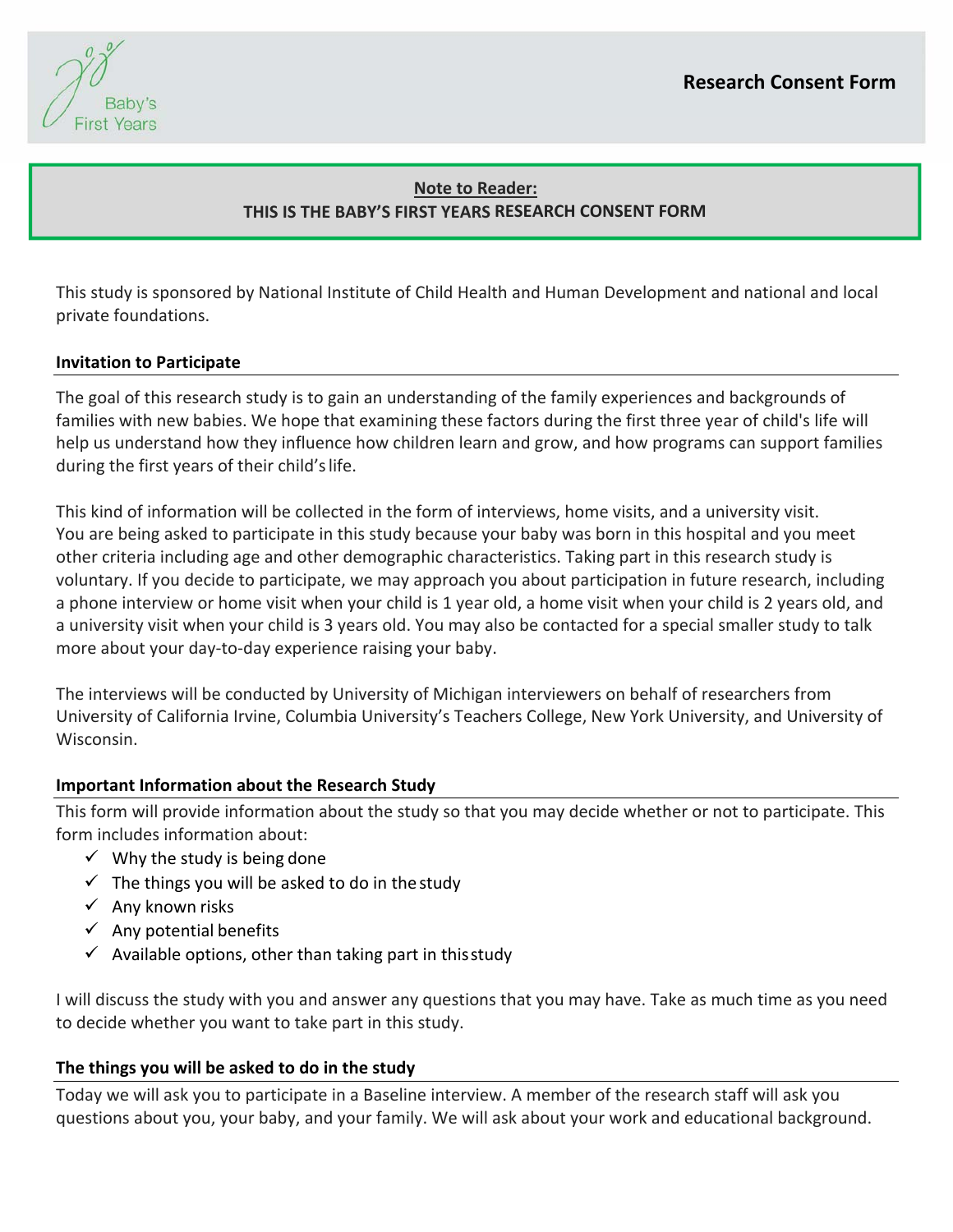

# **Research Consent Form** (Page 2)

We will ask about your family's background, your household income, assets and debts. We will ask for your relationship with the baby's father and each household member's involvement in caring for your baby. We will conclude by asking about your current neighborhood.

After completing the Baseline interview, we may contact you again for participation in future research opportunities described below. Before each follow‐up interview, you will be able to choose whether or not you would like to participate in that part of the research study.

## *One Year Assessment*

If you choose to continue, at 12 months you may be selected for a phone interview or home visit. At that time, we will collect information about your child's health and general developmental milestones, your health, as well as information about your income and family life. The entire interview will take 90 minutes to complete. You may choose to skip any questions you do not wish to answer.

## *Two Year Assessment*

If you chose to continue, we will invite you to complete a home visit when your baby is 2 years old. During this visit you and your child will be invited to participate in the following activities:

- We will ask you questions related to your child's development, your experiences with your child, and we will assess your child's development. You and your child will participate in an observed play activity so we can see how you interact with each other.
- You and your child will be asked to provide a hair sample by cutting (not pulling) a small section of hair on the crown of the head, so that we can measure hormone levels.
- You and your child will be asked to provide a saliva sample, so that we can measure hormone levels.

The entire visit will take 90 minutes. You may choose to skip any activities you do not wish to participate in.

#### *Three Year Assessment*

If you chose to continue, we will invite you to participate in a developmental assessment when your baby is 3 years old. To participate, we will provide transportation to come to our university lab. During this visit you and your child will be invited to participate in the following activities:

- We will ask you questions related to your child's development, your experiences with your child, and we will assess your child's development.
- Your child will participate in a variety of tests to measure your child's cognitive and academic skills.
- We will measure your child's height and weight and your height and weight.
- We will invite your child to have an EEG, this requires wearing a cap with harmless electrodes on his or her head to measure brain activity.

The entire visit will take 2 hours. You may choose to skip any activities you do not wish to participate in.

#### **Risks and Burden**

Both your and your child's participation in this study is voluntary. Declining to participate will involve no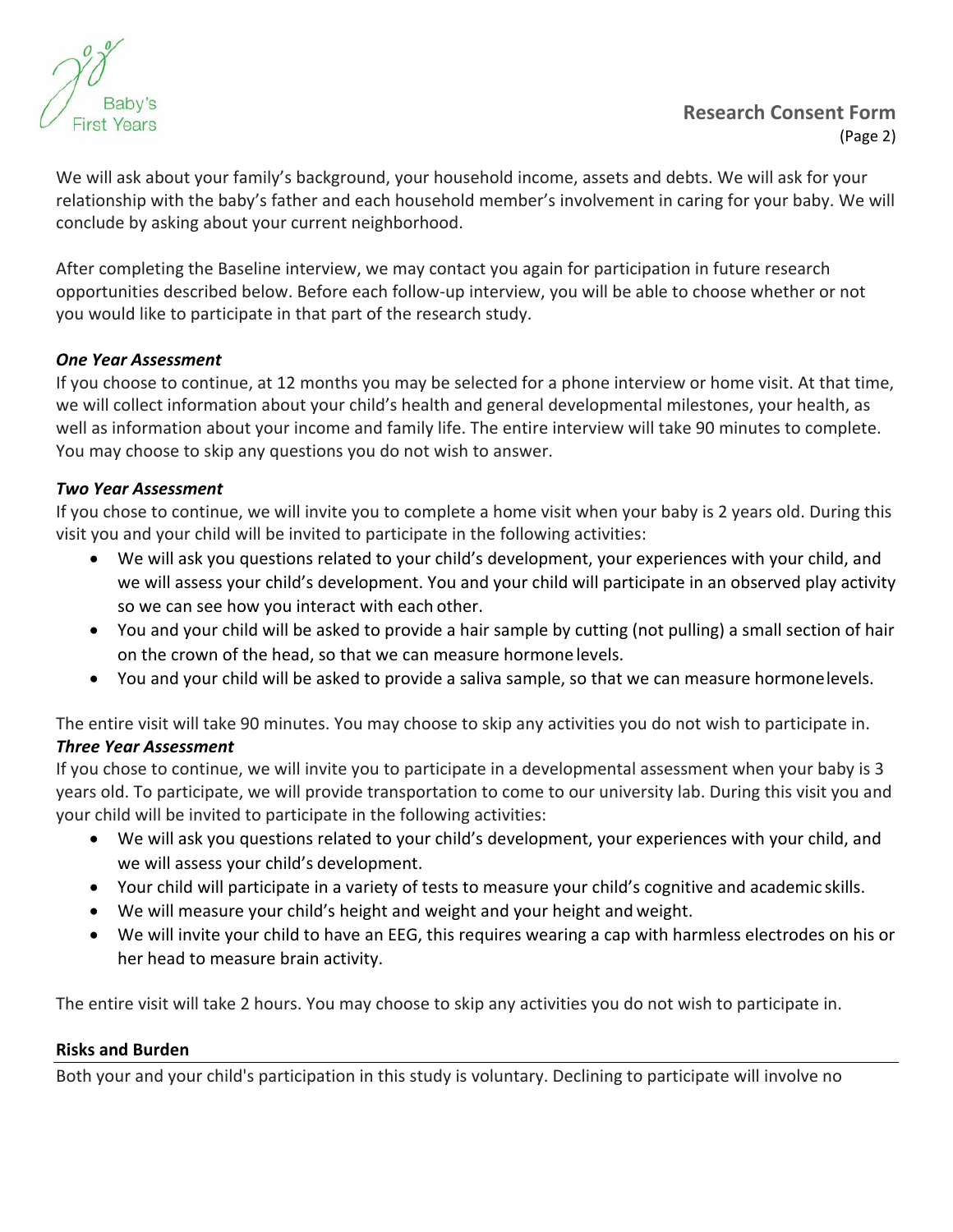

penalty or loss benefits to which you or your child are otherwise entitled. Also, you or your child may choose to discontinue participation at any time.

The risks for participating may involve boredom or frustration. If at any time your child wishes to take a break (for example, a break for feeding or rest) or stop an activity, they are free to do so. You may find some of the questions embarrassing or too sensitive. You may choose to not answer a question or to stop participating at any time.

We will minimize any inconvenience. Although it is not a risk, taking part in this study involves the inconvenience of giving up your time in order to complete interviews and assessments.

If the research team suspects child abuse or neglect, we will report this to the appropriate authorities.

#### **Benefits**

There are no direct benefits from participating in this research study. This study may be helpful in understanding the factors that affect how children learn and grow.

#### **Confidentiality**

Researchers will keep all of your personal data private and secure. Your information will not be seen by anyone outside of the research team and will be kept confidential as promised. Unanticipated problems, such as a stolen password, may occur, although such incidences are highly unlikely. Our research team will take the utmost care to protect your and your child's privacy.

The researchers plan to publish the results of this study. To protect your privacy, they will not include any information that could directly identify you. They will protect the confidentiality of your research records by assigning a unique participant number and never associating your name and any identifying information with responses collected during the interview. After completing the interview, University of Michigan will transfer your data to a secure storage at the University of Wisconsin where the data will be processed for use by the research team. The files linking your name to the participant number will be kept in a password‐protected database to which only key research staff will have access. When researchers report the study findings they will only report information in general aggregated terms so participants cannot be identified.

It is possible that other people may need to see the information we collect about you. These people work for the universities responsible for this research and government offices that are responsible for making sure the research is done safely and properly.

The following individuals and/or agencies will have access to your interview information:

- Interviewers from University of Michigan will conduct the interviews and transfer the data for secure storage at University of Wisconsin.
- Researchers from University of California Irvine, Columbia University's Teachers College, New York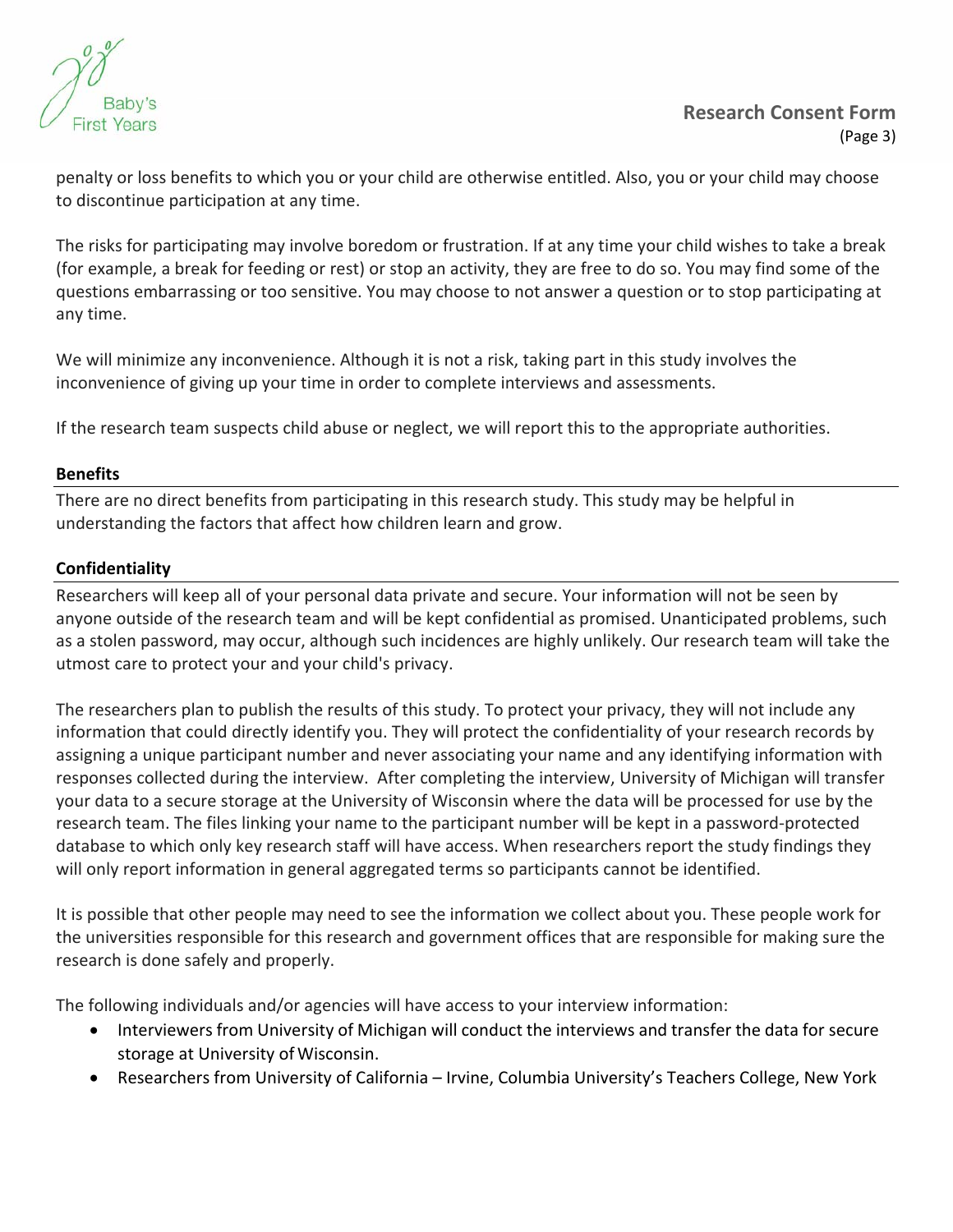

University, and University of Wisconsin will use the data for research analysis purposes. Your identity as a research subject will be protected and your name will not be associated with the interview data.

 Authorities from [university], including the Institutional Review Board, and from the Office for Human Research Protection may also access your data.

Officials from this hospital (the hospital in which you gave birth) will have access to your signed consent form upon request, but will not have access to your interview information.

This study holds a Certificate of Confidentiality (CoC) that offers additional protections for your identifiable research information, and records. The most important protection is that members of the research team cannot be forced to disclose or provide any of your private identifiable information, in any Federal, State, or local civil, criminal, administrative, legislative, or other proceeding unless you provide permission. Disclosure of your research information may only occur in limited instances.

If you tell us something that makes us believe that you or others have been or may be physically harmed, we may report that information to the appropriate agencies.

You and your family must also actively protect your own privacy. If you give consent to anyone else (an insurer or employer, for example) to receive research information, then researchers cannot use the certificate to withhold this information. Researchers must release information as required by Federal, State or local laws, or to prevent serious harm to you or someone else.

## **Compensation**

Your family will receive a payment of \$50 in cash for participating in the interview today. If you choose to participate in future visits, you will receive \$50 each for the year one and year two home visit for a total of \$100. You will also receive \$200 and coverage of transportation costs for the year 3 university visit. If you choose to withdraw from an interview before it is complete, you will still be paid for your participation for that specific visit or assessment. However, you will not be compensated for future assessments that you do not initiate.

## **Additional Costs**

There are no costs to you for taking part in this study.

#### **Voluntary Participation**

It is totally up to you to decide to be in this research study. Participating in this study is voluntary. Even if you decide to be part of the study now, you may change your mind and stop at any time. You do not have to answer any questions you do not want to answer. If you decide to withdraw before this study is completed, your data will be retained.

#### **Additional Information**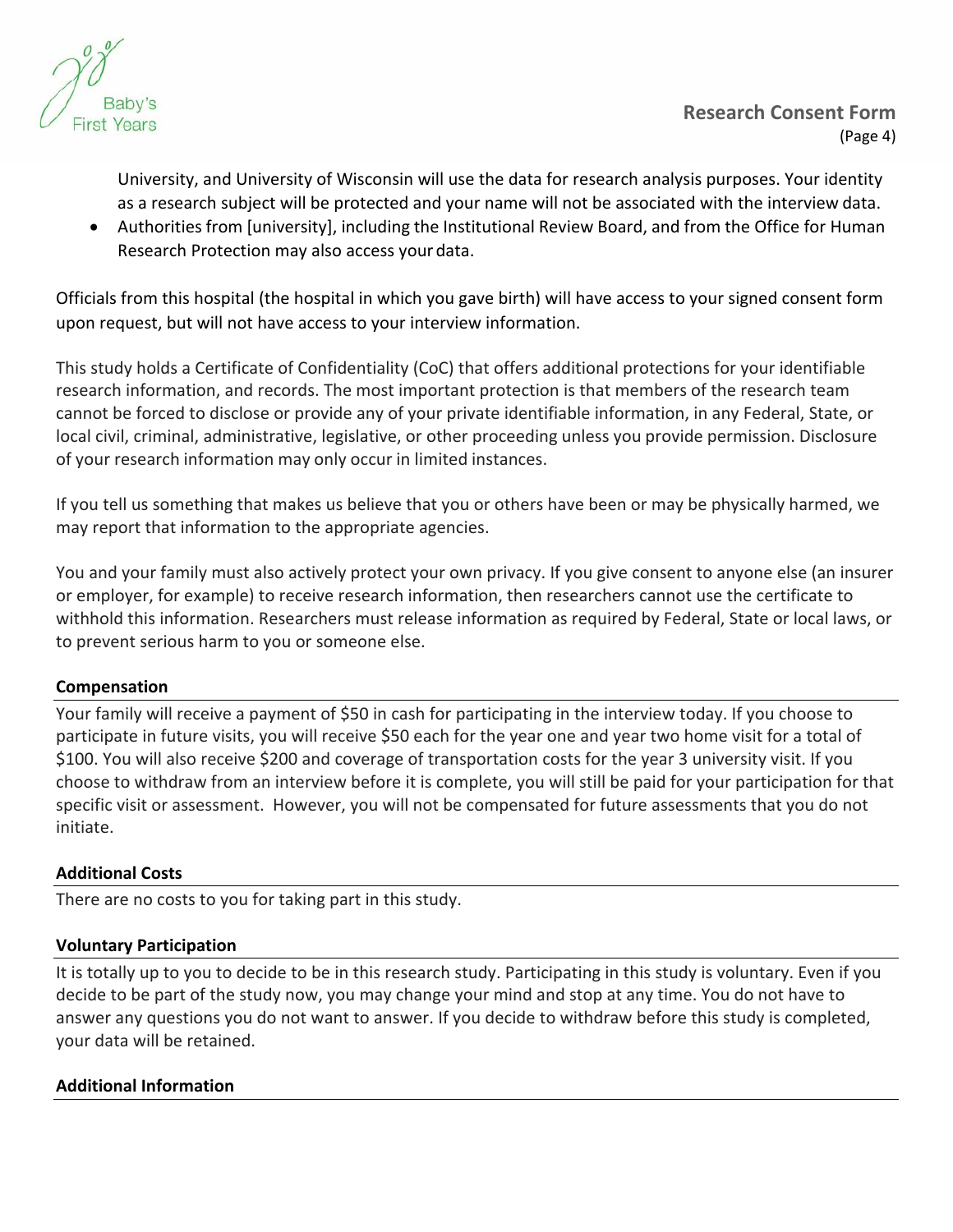

#### *What will happen to the information we collect about you after the study is over?*

Without sharing your identity, we may share your de‐identified research data with other investigators without asking for your consent again.

A description of this study will be posted on a public website, http://ClinicalTrials.gov, and summary results of this study will be posted on this website at the conclusion of the research, as required by the National Institutes of Health (NIH), the study sponsor. No information that can identify you will be posted."

#### **Who to Contact**

If you have any questions or concerns about the study, you may contact principal investigator: *[contact information]* or the project director *[contact information]*.

An Institutional Review Board is a committee organized to protect the rights and welfare of human subjects involved in research. If you have any questions about your rights as a research participant, you should contact the [university] Institutional Review Board at *[contact information].*

More information about taking part in a research study can be found on the IRB website http://www.tc.columbia.edu/institutional‐review‐board/

If you have any concerns with the University of Michigan interviewers, please contact the following: University of Michigan, Health Sciences and Behavioral Sciences Institutional Review Board *[contact information].*

#### **Statement of Consent**

I have read the consent form and talked about this research study, including the purpose, procedures, risks, benefits, and alternatives with the researcher. Any questions I had were answered to my satisfaction. I am aware that by signing below, I am agreeing to take part in this research study. I am not waiving (giving up) any of my legal rights by signing this consent form. I will be given a copy of this consent form to keep for my records.

#### *Future Research Opportunities*

| We also may contact you with opportunities to participate in additional data collection in the future. Please |  |
|---------------------------------------------------------------------------------------------------------------|--|
| Initial if you agree to have us contact you for future opportunities:                                         |  |

| Signature |
|-----------|
|-----------|

*Parent/Guardian* 

Print Name **Signature Date**